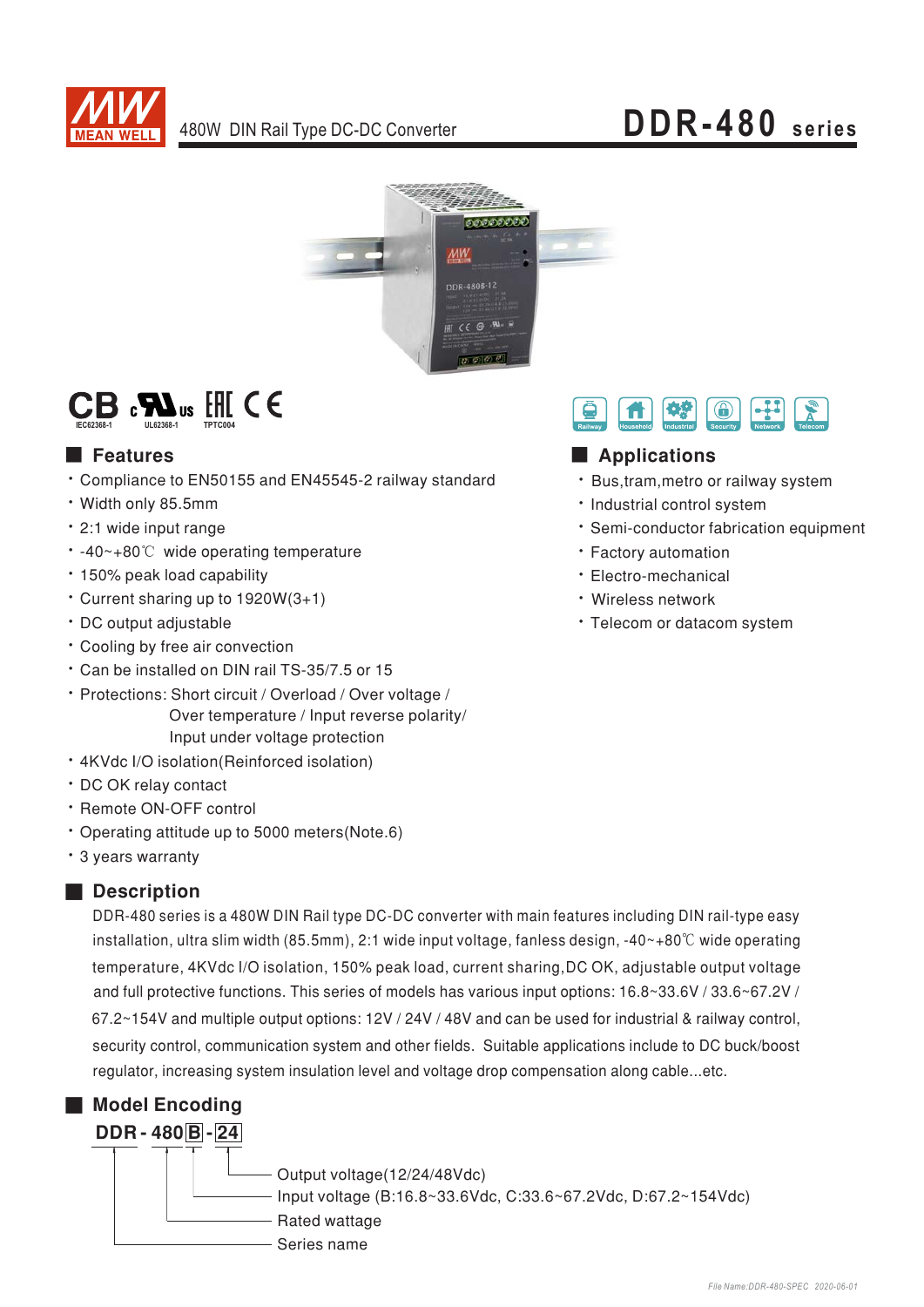

| <b>MODEL</b>                                                    |                                                                                                                                                                                                                                                                                                                                                                                                                                                                                                                                                                                                                                                                                                                                                                                                                                                                                                            |                                            |                                                                                                                                       |                                                                                                                          |                                                                                                                           |                                                                 |                                           |                                                     |                                     |                                   | DDR-480B-12 DDR-480B-24 DDR-480B-48 DDR-480C-12 DDR-480C-24 DDR-480C-48 DDR-480D-12 DDR-480D-24 DDR-480D-48 |
|-----------------------------------------------------------------|------------------------------------------------------------------------------------------------------------------------------------------------------------------------------------------------------------------------------------------------------------------------------------------------------------------------------------------------------------------------------------------------------------------------------------------------------------------------------------------------------------------------------------------------------------------------------------------------------------------------------------------------------------------------------------------------------------------------------------------------------------------------------------------------------------------------------------------------------------------------------------------------------------|--------------------------------------------|---------------------------------------------------------------------------------------------------------------------------------------|--------------------------------------------------------------------------------------------------------------------------|---------------------------------------------------------------------------------------------------------------------------|-----------------------------------------------------------------|-------------------------------------------|-----------------------------------------------------|-------------------------------------|-----------------------------------|-------------------------------------------------------------------------------------------------------------|
|                                                                 | <b>DC VOLTAGE</b>                                                                                                                                                                                                                                                                                                                                                                                                                                                                                                                                                                                                                                                                                                                                                                                                                                                                                          |                                            | 12V                                                                                                                                   | <b>24V</b>                                                                                                               | 48V                                                                                                                       | 12V                                                             | <b>24V</b>                                | 48V                                                 | 12V                                 | <b>24V</b>                        | 48V                                                                                                         |
|                                                                 | <b>RATED CURRENT</b>                                                                                                                                                                                                                                                                                                                                                                                                                                                                                                                                                                                                                                                                                                                                                                                                                                                                                       |                                            | 33.4A                                                                                                                                 | 20A                                                                                                                      | 10A                                                                                                                       | 33.4A                                                           | 20A                                       | 10A                                                 | 33.4A                               | 20A                               | 10A                                                                                                         |
|                                                                 | <b>CURRENT RANGE</b>                                                                                                                                                                                                                                                                                                                                                                                                                                                                                                                                                                                                                                                                                                                                                                                                                                                                                       |                                            | $0 - 33.4A$                                                                                                                           | $0 - 20A$                                                                                                                | $0 - 10A$                                                                                                                 | $0 - 33.4A$                                                     | $0 - 20A$                                 | $0 - 10A$                                           | $0 - 33.4A$                         | $0 - 20A$                         | $0 - 10A$                                                                                                   |
| <b>OUTPUT</b>                                                   | <b>RATED POWER</b>                                                                                                                                                                                                                                                                                                                                                                                                                                                                                                                                                                                                                                                                                                                                                                                                                                                                                         |                                            | 400.8W                                                                                                                                | 480W                                                                                                                     | 480W                                                                                                                      | 400.8W                                                          | 480W                                      | 480W                                                | 400.8W                              | 480W                              | 480W                                                                                                        |
|                                                                 | <b>PEAK</b>                                                                                                                                                                                                                                                                                                                                                                                                                                                                                                                                                                                                                                                                                                                                                                                                                                                                                                | CURRENT 5sec. 50.1A                        |                                                                                                                                       | 30A                                                                                                                      | 15A                                                                                                                       | 50.1A                                                           | 30A                                       | 15A                                                 | 50.1A                               | 30A                               | 15A                                                                                                         |
|                                                                 |                                                                                                                                                                                                                                                                                                                                                                                                                                                                                                                                                                                                                                                                                                                                                                                                                                                                                                            | Note.5 POWER                               | 5sec. 12Vo: 601.2W, 24Vo / 48Vo: 720W                                                                                                 |                                                                                                                          |                                                                                                                           |                                                                 |                                           |                                                     |                                     |                                   |                                                                                                             |
|                                                                 | RIPPLE & NOISE (max.) Note.2 100mVp-p                                                                                                                                                                                                                                                                                                                                                                                                                                                                                                                                                                                                                                                                                                                                                                                                                                                                      |                                            |                                                                                                                                       | $120mVp-p$                                                                                                               | $150mVp-p$                                                                                                                | $100mVp-p$                                                      | $120mVp-p$                                | $150mVp-p$                                          | $100mVp-p$                          | $120mVp-p$                        | $150mVp-p$                                                                                                  |
|                                                                 | <b>VOLTAGE ADJ. RANGE</b>                                                                                                                                                                                                                                                                                                                                                                                                                                                                                                                                                                                                                                                                                                                                                                                                                                                                                  |                                            | $12 - 14V$                                                                                                                            | $24 - 28V$                                                                                                               | 48~56V                                                                                                                    | $12 - 14V$                                                      | $24 - 28V$                                | 48~56V                                              | $12 - 14V$                          | $24 - 28V$                        | 48~56V                                                                                                      |
|                                                                 |                                                                                                                                                                                                                                                                                                                                                                                                                                                                                                                                                                                                                                                                                                                                                                                                                                                                                                            | <b>VOLTAGE TOLERANCE Note.3</b> $\pm$ 1.0% |                                                                                                                                       | ±1.0%                                                                                                                    | ±1.0%                                                                                                                     | ±1.0%                                                           | ±1.0%                                     | ±1.0%                                               | ±1.0%                               | ±1.0%                             | ±1.0%                                                                                                       |
|                                                                 | <b>LINE REGULATION</b>                                                                                                                                                                                                                                                                                                                                                                                                                                                                                                                                                                                                                                                                                                                                                                                                                                                                                     |                                            | $\pm 0.5\%$                                                                                                                           | ±0.5%                                                                                                                    | ±0.5%                                                                                                                     | ±0.5%                                                           | ±0.5%                                     | ±0.5%                                               | ±0.5%                               | ±0.5%                             | ±0.5%                                                                                                       |
|                                                                 | <b>LOAD REGULATION</b>                                                                                                                                                                                                                                                                                                                                                                                                                                                                                                                                                                                                                                                                                                                                                                                                                                                                                     |                                            | ±1.0%                                                                                                                                 | ±1.0%                                                                                                                    | ±1.0%                                                                                                                     | ±1.0%                                                           | ±1.0%                                     | ±1.0%                                               | ±1.0%                               | ±1.0%                             | ±1.0%                                                                                                       |
| <b>SETUP, RISE TIME</b>                                         |                                                                                                                                                                                                                                                                                                                                                                                                                                                                                                                                                                                                                                                                                                                                                                                                                                                                                                            | 500ms, 60ms                                |                                                                                                                                       |                                                                                                                          |                                                                                                                           |                                                                 |                                           |                                                     |                                     |                                   |                                                                                                             |
|                                                                 | <b>HOLD UP TIME (Typ.)</b><br><b>VOLTAGE</b>                                                                                                                                                                                                                                                                                                                                                                                                                                                                                                                                                                                                                                                                                                                                                                                                                                                               |                                            |                                                                                                                                       | Please refer to page 6 hold up time (Load de-rating curve)<br>$33.6 - 67.2$ Vdc<br>$16.8 - 33.6$ Vdc<br>$67.2 - 154$ Vdc |                                                                                                                           |                                                                 |                                           |                                                     |                                     |                                   |                                                                                                             |
|                                                                 | <b>RANGE</b>                                                                                                                                                                                                                                                                                                                                                                                                                                                                                                                                                                                                                                                                                                                                                                                                                                                                                               | <b>CONTINUOUS</b>                          |                                                                                                                                       | $14.4 - 16.8$ Vdc                                                                                                        |                                                                                                                           |                                                                 |                                           |                                                     |                                     |                                   |                                                                                                             |
|                                                                 | <b>EFFICIENCY (Typ.)</b>                                                                                                                                                                                                                                                                                                                                                                                                                                                                                                                                                                                                                                                                                                                                                                                                                                                                                   | Note.4 100ms                               | 90%                                                                                                                                   | 91%                                                                                                                      | 90.5%                                                                                                                     | 91%                                                             | $28.8 - 33.6$ Vdc<br>92%                  | 92%                                                 | 91%                                 | $66 - 67.2$ Vdc<br>92%            | 93%                                                                                                         |
| <b>INPUT</b>                                                    |                                                                                                                                                                                                                                                                                                                                                                                                                                                                                                                                                                                                                                                                                                                                                                                                                                                                                                            |                                            | 23A@24Vdc                                                                                                                             |                                                                                                                          |                                                                                                                           | 11.2A@48Vdc                                                     |                                           |                                                     | 5A@110Vdc                           |                                   |                                                                                                             |
|                                                                 | DC CURRENT (Typ.)<br><b>INRUSH CURRENT (Typ.)</b>                                                                                                                                                                                                                                                                                                                                                                                                                                                                                                                                                                                                                                                                                                                                                                                                                                                          |                                            | 30A                                                                                                                                   |                                                                                                                          |                                                                                                                           |                                                                 |                                           |                                                     |                                     |                                   |                                                                                                             |
|                                                                 |                                                                                                                                                                                                                                                                                                                                                                                                                                                                                                                                                                                                                                                                                                                                                                                                                                                                                                            | INTERRUPTION OF VOLTAGE SUPPLY             |                                                                                                                                       |                                                                                                                          | EN50155: 2017-B/C/D type comply with S2 level (10ms)@ full load                                                           |                                                                 |                                           |                                                     |                                     |                                   |                                                                                                             |
|                                                                 |                                                                                                                                                                                                                                                                                                                                                                                                                                                                                                                                                                                                                                                                                                                                                                                                                                                                                                            |                                            |                                                                                                                                       |                                                                                                                          | Normally works within 150% rated output power for more than 5 seconds and then constant current protection 105~135% rated |                                                                 |                                           |                                                     |                                     |                                   |                                                                                                             |
|                                                                 | <b>OVERLOAD</b>                                                                                                                                                                                                                                                                                                                                                                                                                                                                                                                                                                                                                                                                                                                                                                                                                                                                                            | Note.5                                     |                                                                                                                                       | output power with auto-recovery                                                                                          |                                                                                                                           |                                                                 |                                           |                                                     |                                     |                                   |                                                                                                             |
|                                                                 |                                                                                                                                                                                                                                                                                                                                                                                                                                                                                                                                                                                                                                                                                                                                                                                                                                                                                                            |                                            | $14.4 \sim 17.5 \text{V}$ 28.8 ~ 35V                                                                                                  |                                                                                                                          | $57.6 - 65V$                                                                                                              | $14.4 - 17.5V$                                                  | $28.8 - 35V$                              | $57.6 - 65V$                                        | $14.4 \sim 17.5$ V $28.8 \sim 35$ V |                                   | $57.6 - 65V$                                                                                                |
| <b>PROTECTION</b>                                               | <b>OVER VOLTAGE</b>                                                                                                                                                                                                                                                                                                                                                                                                                                                                                                                                                                                                                                                                                                                                                                                                                                                                                        |                                            |                                                                                                                                       |                                                                                                                          | Protection type : Shut down o/p voltage, re-power on to recover                                                           |                                                                 |                                           |                                                     |                                     |                                   |                                                                                                             |
|                                                                 | <b>OVER TEMPERATURE</b>                                                                                                                                                                                                                                                                                                                                                                                                                                                                                                                                                                                                                                                                                                                                                                                                                                                                                    |                                            |                                                                                                                                       |                                                                                                                          | Shut down o/p voltage, re-power on to recover                                                                             |                                                                 |                                           |                                                     |                                     |                                   |                                                                                                             |
|                                                                 | <b>REVERSE POLARITY</b>                                                                                                                                                                                                                                                                                                                                                                                                                                                                                                                                                                                                                                                                                                                                                                                                                                                                                    |                                            |                                                                                                                                       |                                                                                                                          | By internal, MOSFET, no damage, recovers automatically after fault condition is removed                                   |                                                                 |                                           |                                                     |                                     |                                   |                                                                                                             |
|                                                                 | <b>UNDER VOLTAGE LOCKOUT</b>                                                                                                                                                                                                                                                                                                                                                                                                                                                                                                                                                                                                                                                                                                                                                                                                                                                                               |                                            |                                                                                                                                       | 24Vin (B - type) : Power ON ≥ 16.8V,                                                                                     |                                                                                                                           |                                                                 | 48Vin (C - type) : Power ON $\geq$ 33.6V, |                                                     |                                     | 110Vin (D - type):Power ON≥67.2V, |                                                                                                             |
|                                                                 |                                                                                                                                                                                                                                                                                                                                                                                                                                                                                                                                                                                                                                                                                                                                                                                                                                                                                                            |                                            |                                                                                                                                       | $OFF \le 16.5V$<br>$OFF \le 65V$<br>$OFF \leq 33V$                                                                       |                                                                                                                           |                                                                 |                                           |                                                     |                                     |                                   |                                                                                                             |
| <b>FUNCTION</b>                                                 |                                                                                                                                                                                                                                                                                                                                                                                                                                                                                                                                                                                                                                                                                                                                                                                                                                                                                                            |                                            | DC OK REALY CONTACT RATINGS (max.) 30Vdc/1A resistive load                                                                            |                                                                                                                          |                                                                                                                           |                                                                 |                                           |                                                     |                                     |                                   |                                                                                                             |
|                                                                 | <b>CURRENT SHARING</b><br><b>REMOTE ON-OFF CONTROL</b>                                                                                                                                                                                                                                                                                                                                                                                                                                                                                                                                                                                                                                                                                                                                                                                                                                                     |                                            | Up to 1920W (3+1 units). Please refer to the Function Manual<br>Please refer to the Function Manual                                   |                                                                                                                          |                                                                                                                           |                                                                 |                                           |                                                     |                                     |                                   |                                                                                                             |
|                                                                 | <b>WORKING TEMP.</b>                                                                                                                                                                                                                                                                                                                                                                                                                                                                                                                                                                                                                                                                                                                                                                                                                                                                                       |                                            | -40 $\sim$ +80°C (Refer to "Derating Curve")                                                                                          |                                                                                                                          |                                                                                                                           |                                                                 |                                           |                                                     |                                     |                                   |                                                                                                             |
|                                                                 | <b>WORKING HUMIDITY</b>                                                                                                                                                                                                                                                                                                                                                                                                                                                                                                                                                                                                                                                                                                                                                                                                                                                                                    | $5 \sim 95\%$ RH non-condensing            |                                                                                                                                       |                                                                                                                          |                                                                                                                           |                                                                 |                                           |                                                     |                                     |                                   |                                                                                                             |
| ENVIRONMENT                                                     |                                                                                                                                                                                                                                                                                                                                                                                                                                                                                                                                                                                                                                                                                                                                                                                                                                                                                                            | <b>STORAGE TEMP., HUMIDITY</b>             | $-40 \sim +85$ , 5 ~ 95% RH non-condensing                                                                                            |                                                                                                                          |                                                                                                                           |                                                                 |                                           |                                                     |                                     |                                   |                                                                                                             |
|                                                                 | <b>TEMP. COEFFICIENT</b>                                                                                                                                                                                                                                                                                                                                                                                                                                                                                                                                                                                                                                                                                                                                                                                                                                                                                   |                                            | $\pm$ 0.03%/°C (0 ~ 55°C)                                                                                                             |                                                                                                                          |                                                                                                                           |                                                                 |                                           |                                                     |                                     |                                   |                                                                                                             |
|                                                                 | <b>VIBRATION</b>                                                                                                                                                                                                                                                                                                                                                                                                                                                                                                                                                                                                                                                                                                                                                                                                                                                                                           |                                            | Component: 10 ~ 500Hz, 5G 10min./1cycle, 60min. each along X, Y, Z axes; Mounting: Compliance to IEC61373                             |                                                                                                                          |                                                                                                                           |                                                                 |                                           |                                                     |                                     |                                   |                                                                                                             |
|                                                                 | <b>OPERATING ALTITUDE Note.6</b> 5000 meters / OVCII                                                                                                                                                                                                                                                                                                                                                                                                                                                                                                                                                                                                                                                                                                                                                                                                                                                       |                                            |                                                                                                                                       |                                                                                                                          |                                                                                                                           |                                                                 |                                           |                                                     |                                     |                                   |                                                                                                             |
|                                                                 | <b>SAFETY STANDARDS</b>                                                                                                                                                                                                                                                                                                                                                                                                                                                                                                                                                                                                                                                                                                                                                                                                                                                                                    |                                            | UL 62368-1, IEC 62368-1, EAC TP TC 004 approved                                                                                       |                                                                                                                          |                                                                                                                           |                                                                 |                                           |                                                     |                                     |                                   |                                                                                                             |
|                                                                 | <b>WITHSTAND VOLTAGE</b>                                                                                                                                                                                                                                                                                                                                                                                                                                                                                                                                                                                                                                                                                                                                                                                                                                                                                   |                                            | I/P-O/P:4KVdc I/P-FG:2.5KVdc O/P-FG:0.71KVdc<br>I/P-O/P, I/P-FG, O/P-FG:>100M Ohms / 500Vdc / 25 °C / 70% RH                          |                                                                                                                          |                                                                                                                           |                                                                 |                                           |                                                     |                                     |                                   |                                                                                                             |
|                                                                 | <b>ISOLATION RESISTANCE</b>                                                                                                                                                                                                                                                                                                                                                                                                                                                                                                                                                                                                                                                                                                                                                                                                                                                                                |                                            |                                                                                                                                       |                                                                                                                          |                                                                                                                           | <b>Standard</b>                                                 |                                           | <b>Test Level / Note</b>                            |                                     |                                   |                                                                                                             |
|                                                                 | <b>EMC EMISSION</b><br><b>EMC IMMUNITY</b>                                                                                                                                                                                                                                                                                                                                                                                                                                                                                                                                                                                                                                                                                                                                                                                                                                                                 |                                            | Parameter<br>Conducted                                                                                                                |                                                                                                                          |                                                                                                                           |                                                                 |                                           | Class A                                             |                                     |                                   |                                                                                                             |
|                                                                 |                                                                                                                                                                                                                                                                                                                                                                                                                                                                                                                                                                                                                                                                                                                                                                                                                                                                                                            |                                            | EN55032 (CISRP32)<br>EN55032 (CISRP32)<br>Radiated<br>Class B                                                                         |                                                                                                                          |                                                                                                                           |                                                                 |                                           |                                                     |                                     |                                   |                                                                                                             |
|                                                                 |                                                                                                                                                                                                                                                                                                                                                                                                                                                                                                                                                                                                                                                                                                                                                                                                                                                                                                            |                                            | -----<br><b>Voltage Flicker</b><br>EN61000-3-3                                                                                        |                                                                                                                          |                                                                                                                           |                                                                 |                                           |                                                     |                                     |                                   |                                                                                                             |
| <b>SAFETY &amp;</b>                                             |                                                                                                                                                                                                                                                                                                                                                                                                                                                                                                                                                                                                                                                                                                                                                                                                                                                                                                            |                                            | <b>Harmonic Current</b>                                                                                                               |                                                                                                                          |                                                                                                                           | -----                                                           |                                           | -----                                               |                                     |                                   |                                                                                                             |
| <b>EMC</b><br>(Note 7)                                          |                                                                                                                                                                                                                                                                                                                                                                                                                                                                                                                                                                                                                                                                                                                                                                                                                                                                                                            |                                            | EN55035                                                                                                                               |                                                                                                                          |                                                                                                                           |                                                                 |                                           |                                                     |                                     |                                   |                                                                                                             |
|                                                                 |                                                                                                                                                                                                                                                                                                                                                                                                                                                                                                                                                                                                                                                                                                                                                                                                                                                                                                            |                                            | Parameter                                                                                                                             |                                                                                                                          | <b>Standard</b>                                                                                                           |                                                                 | <b>Test Level / Note</b>                  |                                                     |                                     |                                   |                                                                                                             |
|                                                                 |                                                                                                                                                                                                                                                                                                                                                                                                                                                                                                                                                                                                                                                                                                                                                                                                                                                                                                            |                                            | <b>ESD</b>                                                                                                                            |                                                                                                                          | EN61000-4-2                                                                                                               |                                                                 |                                           | Level 3, 8KV air ; Level 3, 6KV contact; criteria A |                                     |                                   |                                                                                                             |
|                                                                 |                                                                                                                                                                                                                                                                                                                                                                                                                                                                                                                                                                                                                                                                                                                                                                                                                                                                                                            |                                            | Radiated                                                                                                                              |                                                                                                                          | EN61000-4-3                                                                                                               |                                                                 | Level 3, 10V/m; criteria A                |                                                     |                                     |                                   |                                                                                                             |
|                                                                 |                                                                                                                                                                                                                                                                                                                                                                                                                                                                                                                                                                                                                                                                                                                                                                                                                                                                                                            |                                            | EFT / Burst                                                                                                                           |                                                                                                                          | EN61000-4-4                                                                                                               | Level 3, 2KV ; criteria A                                       |                                           |                                                     |                                     |                                   |                                                                                                             |
|                                                                 |                                                                                                                                                                                                                                                                                                                                                                                                                                                                                                                                                                                                                                                                                                                                                                                                                                                                                                            |                                            | Surge                                                                                                                                 |                                                                                                                          | EN61000-4-5                                                                                                               | Level 3, 1KV/Line-Line ; Level 3, 2KV/Line-Line-FG ; criteria A |                                           |                                                     |                                     |                                   |                                                                                                             |
|                                                                 |                                                                                                                                                                                                                                                                                                                                                                                                                                                                                                                                                                                                                                                                                                                                                                                                                                                                                                            |                                            | Conducted<br>EN61000-4-6<br>Level 3, 10V ; criteria A                                                                                 |                                                                                                                          |                                                                                                                           |                                                                 |                                           |                                                     |                                     |                                   |                                                                                                             |
|                                                                 |                                                                                                                                                                                                                                                                                                                                                                                                                                                                                                                                                                                                                                                                                                                                                                                                                                                                                                            |                                            | <b>Magnetic Field</b><br>EN61000-4-8<br>Level 4, 30A/m; criteria A                                                                    |                                                                                                                          |                                                                                                                           |                                                                 |                                           |                                                     |                                     |                                   |                                                                                                             |
|                                                                 | <b>RAILWAY STANDARD</b>                                                                                                                                                                                                                                                                                                                                                                                                                                                                                                                                                                                                                                                                                                                                                                                                                                                                                    |                                            | Compliance to EN45545-2 for fire protection; Meet EN50155 / IEC60571 including IEC61373 for shock & vibration,<br>EN50121-3-2 for EMC |                                                                                                                          |                                                                                                                           |                                                                 |                                           |                                                     |                                     |                                   |                                                                                                             |
|                                                                 | <b>MTBF</b>                                                                                                                                                                                                                                                                                                                                                                                                                                                                                                                                                                                                                                                                                                                                                                                                                                                                                                |                                            | 101.7K hrs min.<br>280.0K hrs min.<br>Telcordia SR-332 (Bellcore);<br>MIL-HDBK-217F $(25^{\circ}C)$                                   |                                                                                                                          |                                                                                                                           |                                                                 |                                           |                                                     |                                     |                                   |                                                                                                             |
| <b>OTHERS</b><br>85.5*125.2*128.5mm (W*H*D)<br><b>DIMENSION</b> |                                                                                                                                                                                                                                                                                                                                                                                                                                                                                                                                                                                                                                                                                                                                                                                                                                                                                                            |                                            |                                                                                                                                       |                                                                                                                          |                                                                                                                           |                                                                 |                                           |                                                     |                                     |                                   |                                                                                                             |
|                                                                 | <b>PACKING</b>                                                                                                                                                                                                                                                                                                                                                                                                                                                                                                                                                                                                                                                                                                                                                                                                                                                                                             |                                            | 1.375Kg;8pcs/12Kg/0.98CUFT                                                                                                            |                                                                                                                          |                                                                                                                           |                                                                 |                                           |                                                     |                                     |                                   |                                                                                                             |
| <b>NOTE</b>                                                     | 1. All parameters NOT specially mentioned are measured at normal input (B:24Vdc, C:48Vdc, D:110Vdc), rated load and 25 <sup>°</sup> C of ambient temperature.<br>2. Ripple & noise are measured at 20MHz of bandwidth by using a 12" twisted pair-wire terminated with a $0.1\mu$ f & $47\mu$ f parallel capacitor.<br>3. Tolerance: includes set up tolerance, line regulation and load regulation.<br>4. Derating may be needed under low input voltage. Please check the derating curve for more details.<br>5. 150% 5 seconds, please refer to peak loading curves.<br>6. The ambient temperature derating of $3.5^{\circ}$ C/1000m with fanless models and of $5^{\circ}$ C/1000m with fan models for operating altitude higher than 2000m(6500ft).<br>7. The power supply is considered as an independent unit, but the final equipment still need to re-confirm that the whole system complies with |                                            |                                                                                                                                       |                                                                                                                          |                                                                                                                           |                                                                 |                                           |                                                     |                                     |                                   |                                                                                                             |
|                                                                 | the EMC directives. For guidance on how to perform these EMC tests, please refer to "EMI testing of component power supplies."<br>(as available on http://www.meanwell.com)                                                                                                                                                                                                                                                                                                                                                                                                                                                                                                                                                                                                                                                                                                                                |                                            |                                                                                                                                       |                                                                                                                          |                                                                                                                           |                                                                 |                                           |                                                     |                                     |                                   |                                                                                                             |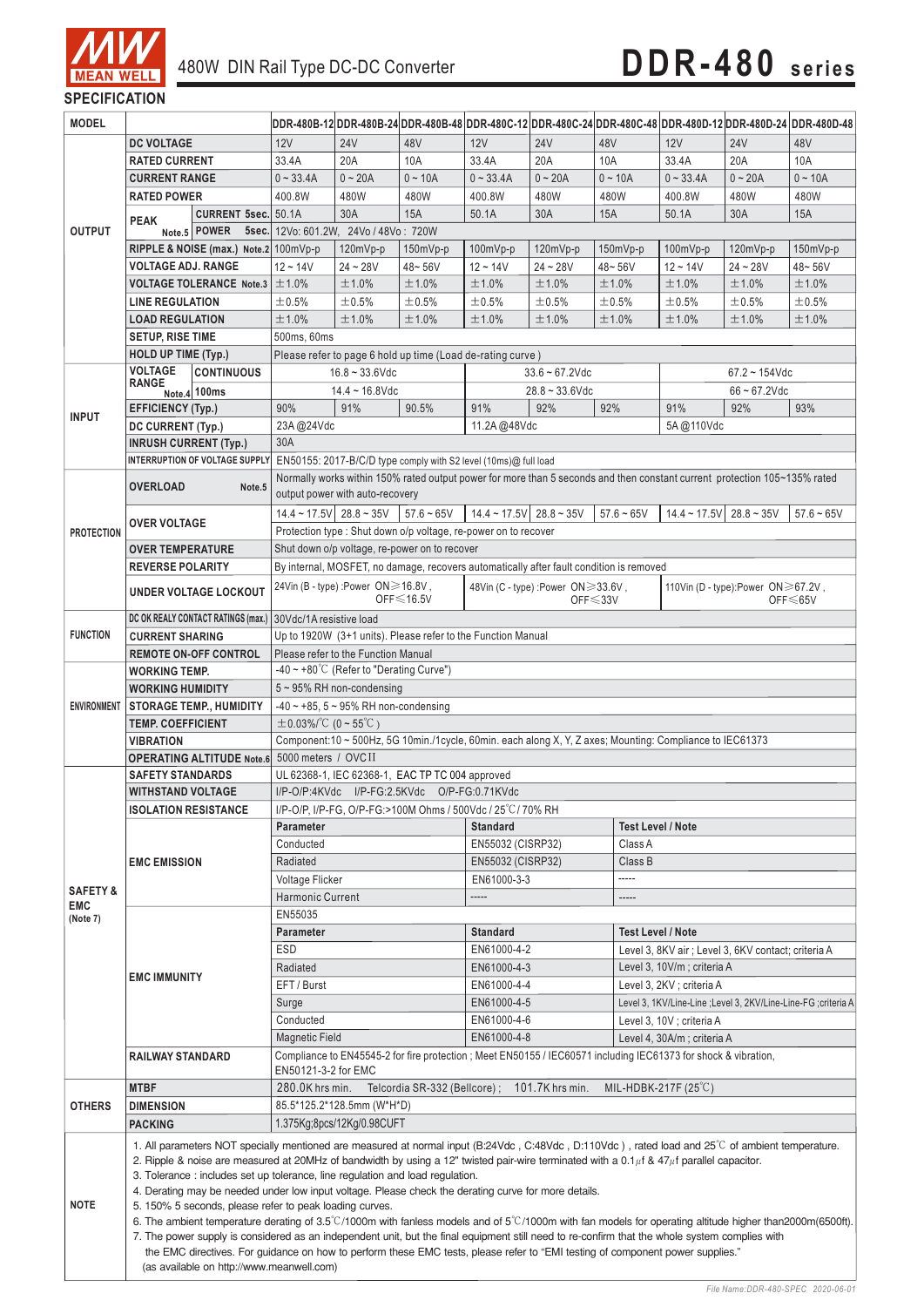

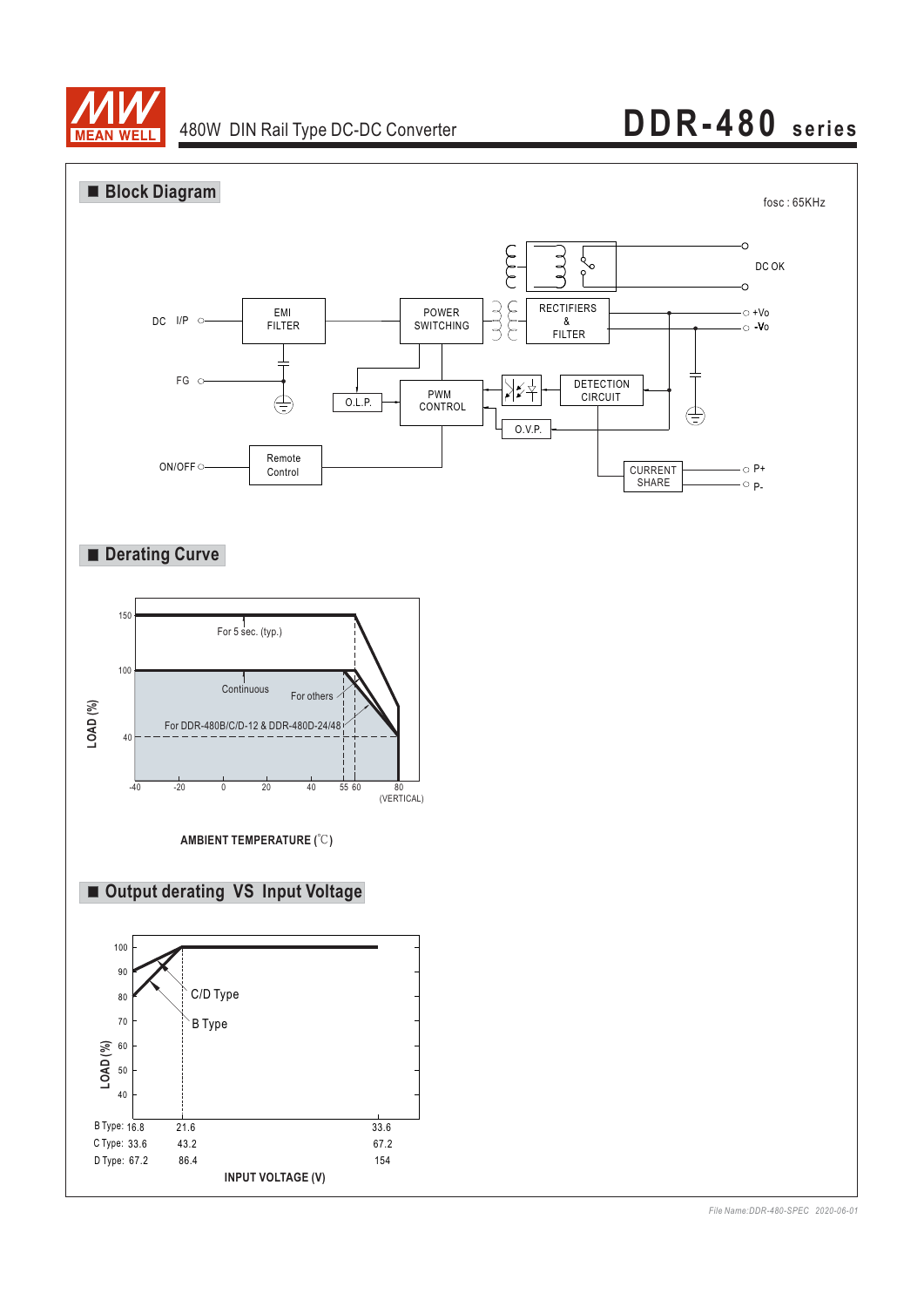



### ■ DC OK Relay Contact

| Contact Close          | PSU turns on / DC OK.    |
|------------------------|--------------------------|
| Contact Open           | PSU turns off / DC Fail. |
| Contact Ratings (max.) | 30V/1A resistive load.   |

### **Function Manual**

#### **1. Current sharing**

- (1) Parallel operation is available by connecting the units shown as below  $(P+P-$  are connected mutually in parallel) :
- (2) The voltage difference among each output should be minimized that less than 0.2V is required.
- (3) The total output current must not exceed the value determined by the following equation (Output current at parallel operation)  $=($ The rated current per unit) x (Number of unit) x 0.9.
- (4) In parallel operation 4 units is the maximum, please consult the manufacture for other applications.
- (5) When in parallel operation, the minimum output load should be greater than 3% of total output load.
	- (Min. load > 3% rated current per unit x number of unit)



#### **2. Remote ON-OFF Control**

※ The power supply can be turned ON-OFF by using the "Remote ON-OFF" function.

| Remote ON-OFF<br>(TB1 PIN2,4) | <b>Output Status</b> |
|-------------------------------|----------------------|
| Open or $5.5 \sim 10$ VDC     | power supply ON      |
| Short or $0 \sim 0.8$ VDC     | power supply OFF     |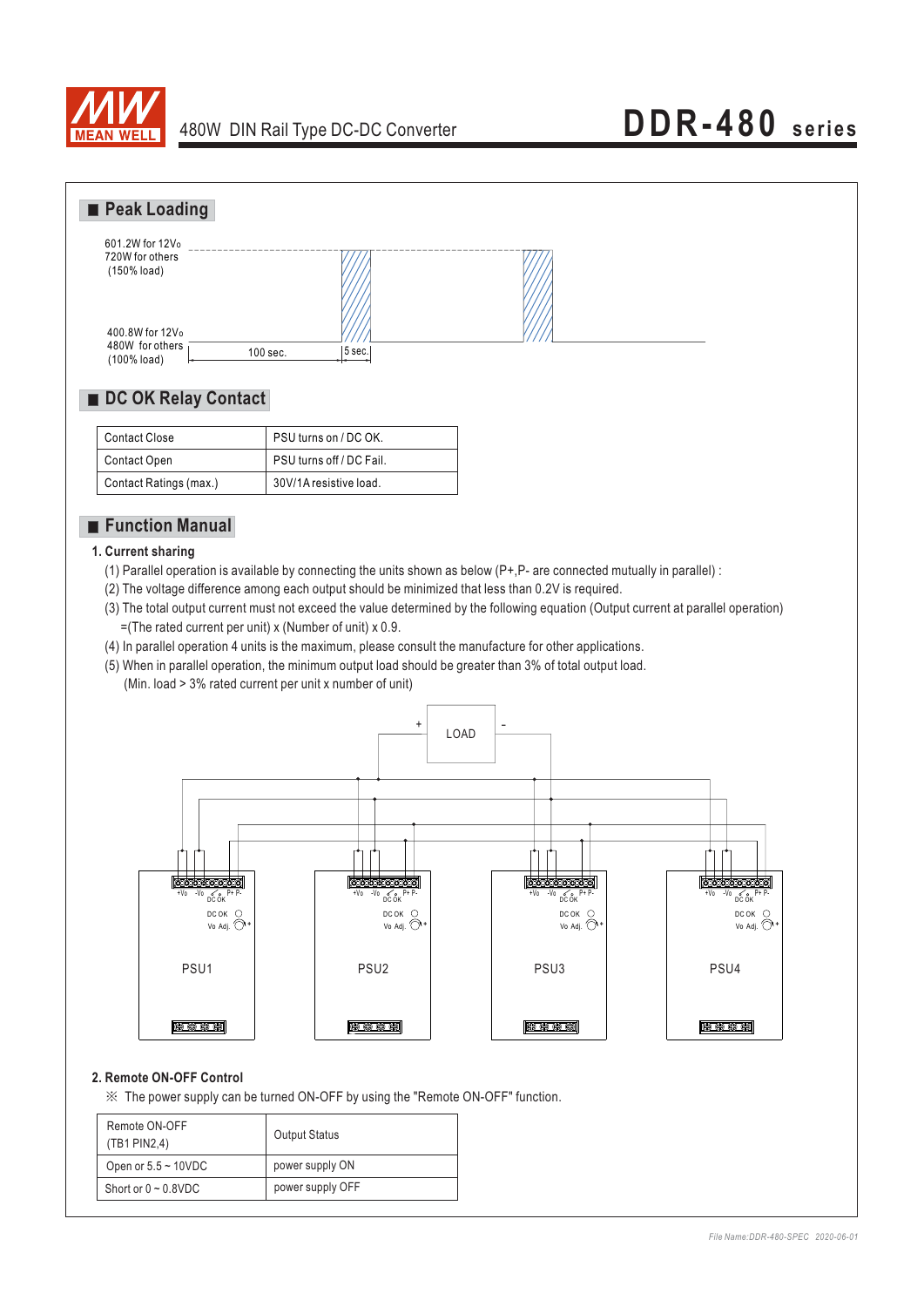

#### **Input Fuse**

There is one fuse connected in series to the positive input line, which is used to protect against abnormal surge. Fuse specifications of each model are shown as below.

| Type | Fuse Type | Reference and Rating       |
|------|-----------|----------------------------|
| B    | Time-Lag  | Conquer MST, 10A, 250V *5  |
| С    | Time-Lag  | Conquer MST, 8A, 250V *3   |
| D    | Time-Lag  | Conquer MST, 6.3A, 250V *2 |

#### **Input Under-Voltage Protection**

If input voltage drops below Vimin, the internal control IC shuts down and there is no output voltage. It recovers automatically when input voltage reaches above Vimin,please refer to the cruve below.



### **Input Reverse Polarity Protection**

There are two MOSFETs connected in series to the negative input line. If the input polarity is connected reversely, the MOSFETs open and there will be no output to protect the unit.

#### **Inrush Current**

Inrush current is suppressed by a resistor during the initial start-up, and then the resistor is bypassed by MOSFETs to reduce power consumption after accomplishing the start-up.



#### Inrush current limit Power start Normal current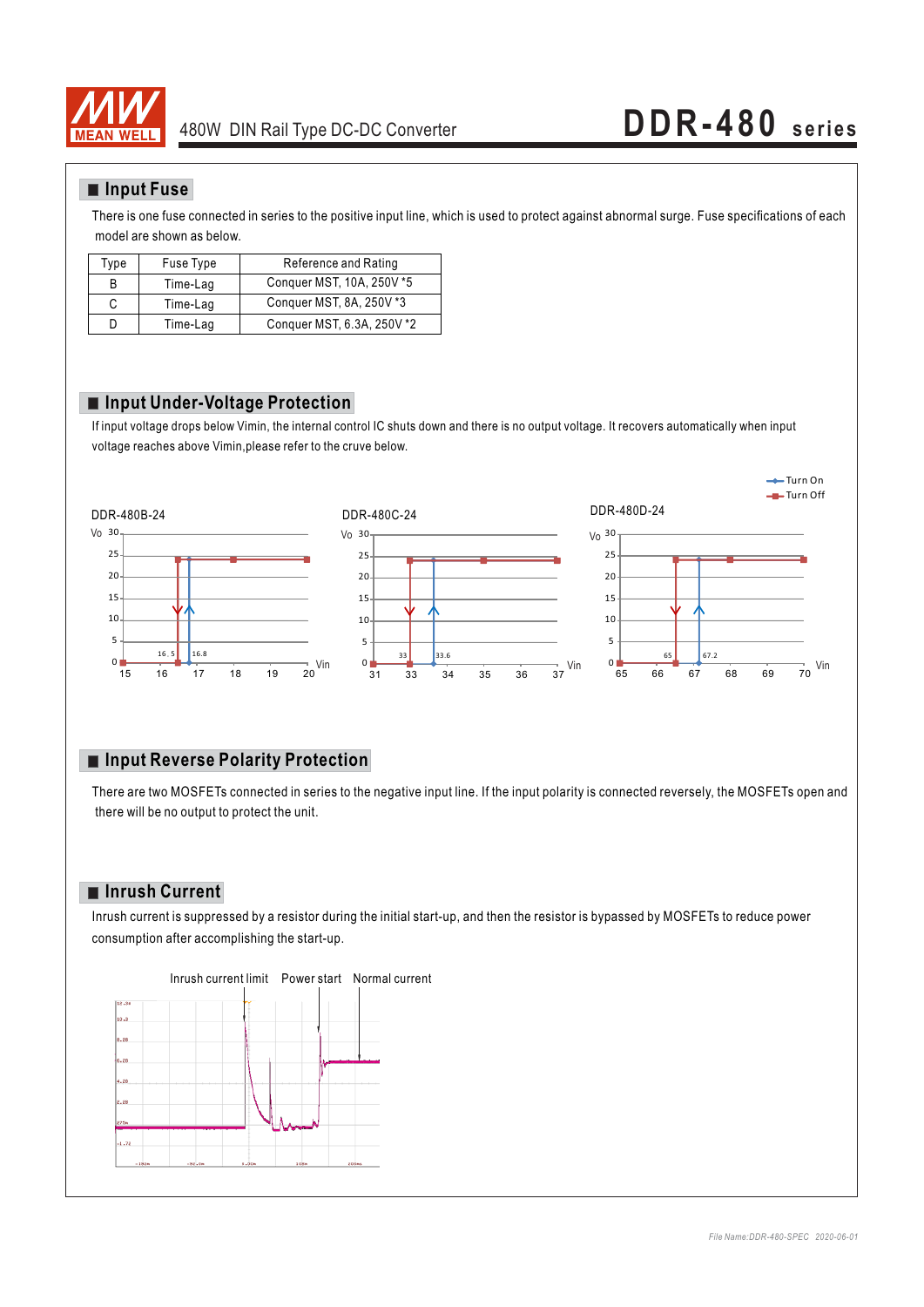

### **Hold-up Time**

EN50155:2017 version- B/C/D type comply with S2 level (10ms) @ full load , please refer to the table and curves show below for the hold up time specification.

| Loadl<br>Model                    | 100% load   | 70% load  | other load     |
|-----------------------------------|-------------|-----------|----------------|
| B type (24Vin)                    | 10ms min.   | 16ms min. | figure $1,2,3$ |
| C type $(48Vin)$                  | $11ms$ min. | 17ms min. | figure $4,5,6$ |
| D type $(110 \text{V} \text{in})$ | 16ms min.   | 24ms min. | figure $7,8,9$ |

DDR-480B-12











DDR-480B-24









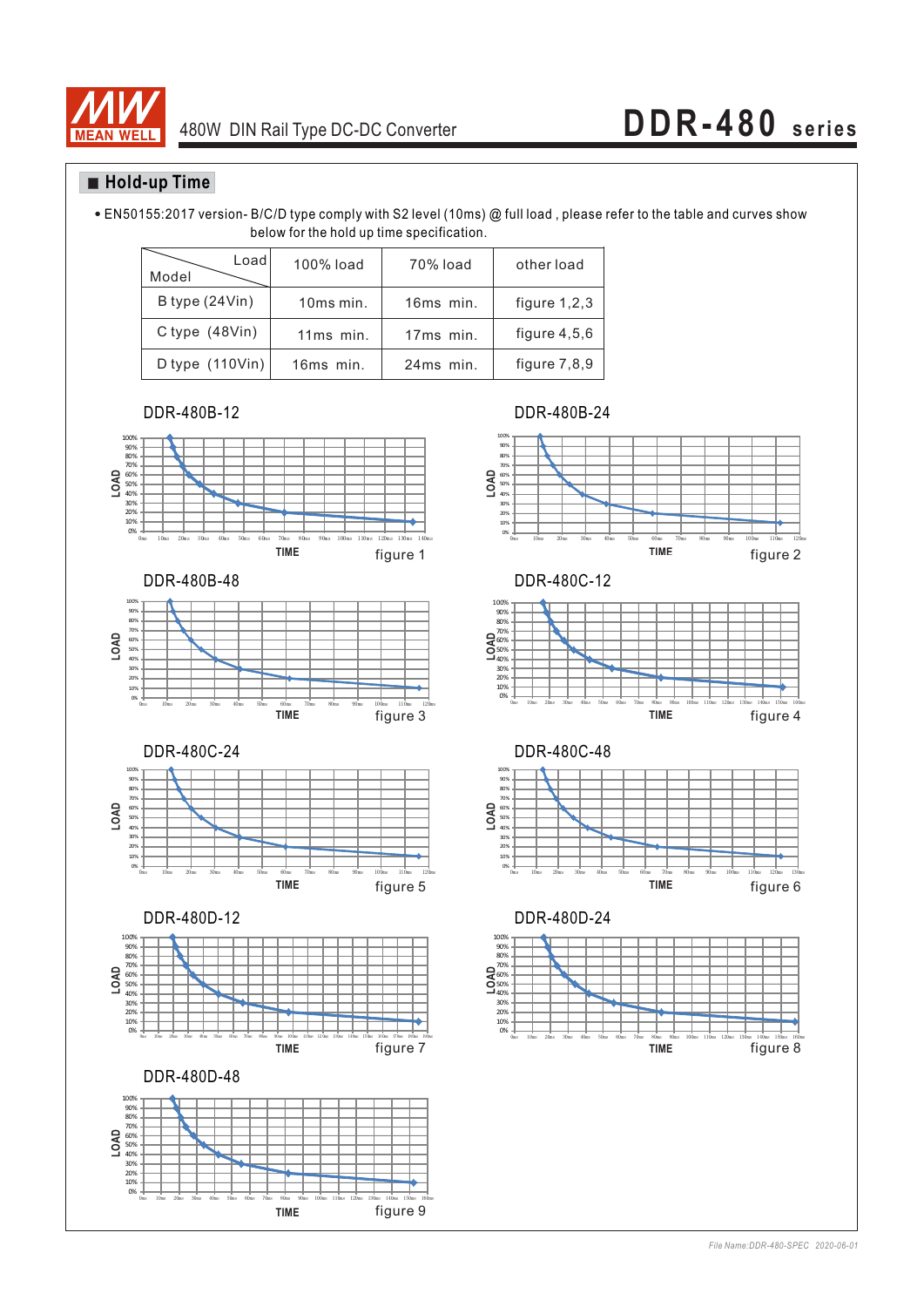

### **Efficiency vs Load & Vin Curve**

The efficiency vs load & Vin curves of each model are shown as below.

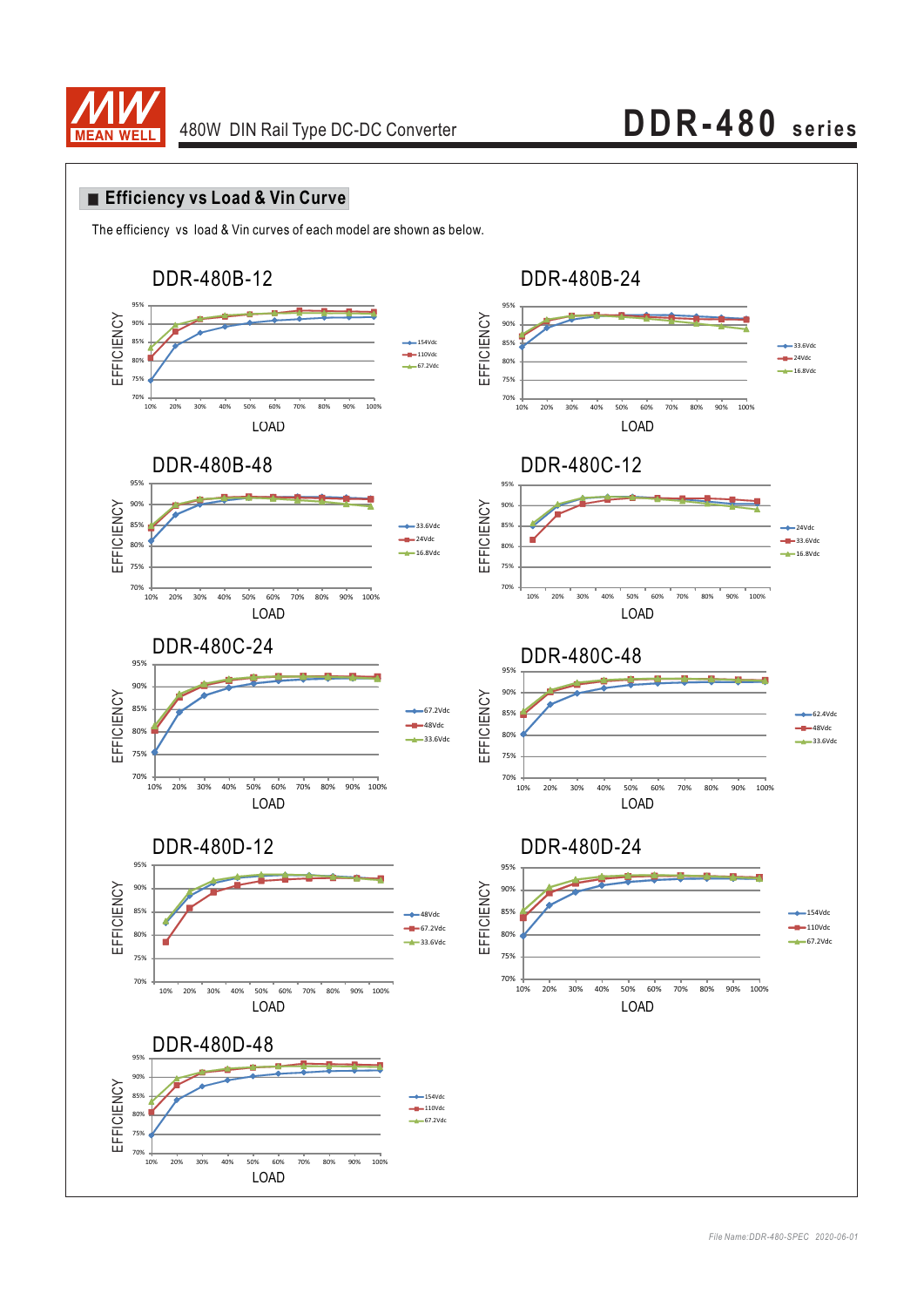

## 480W DIN Rail Type DC-DC Converter **DDR-480 series**

## **Immunity to Environmental Conditions**

| Test method                  | Standard                                                                                                                          | Test conditions                                                                 | <b>Status</b> |
|------------------------------|-----------------------------------------------------------------------------------------------------------------------------------|---------------------------------------------------------------------------------|---------------|
| <b>Cooling Test</b>          | EN 50155 section 12.2.3 (Column 2, Class TX)<br>EN 60068-2-1                                                                      | Temperature: $-40^{\circ}$ C<br>Dwell Time: 2 hrs/cycle                         | No damage     |
| Dry Heat Test                | EN 50155 section 12.2.4 (Column 2, Class TX)<br>EN 50155 section 12.2.4 (Column 3, Class TX & Column 4, Class TX)<br>EN 60068-2-2 | Temperature: 70°C / 85°C<br>Duration: 6 hrs / 10min                             | <b>PASS</b>   |
| Damp Heat Test, Cyclic       | EN 50155 section 12.2.5<br>EN 60068-2-30                                                                                          | Temperature: 25°C~55°C<br>Humidity: 90%~100% RH<br>Duration: 48 hrs             | <b>PASS</b>   |
| <b>Vibration Test</b>        | EN 50155 section 12.2.11<br>EN 61373                                                                                              | Temperature: $19^{\circ}$ C<br>Humidity: 65%<br>Duration: 10 mins               | PASS          |
| Increased Vibration Test     | EN 50155 section 12.2.11<br>EN 61373                                                                                              | Temperature: $19^{\circ}$ C<br>Humidity: 65%<br>Duration: 5 hrs.                | PASS          |
| Shock Test                   | EN 50155 section 12.2.11<br>EN 61373                                                                                              | Temperature: $21 \pm 3^{\circ}$ C<br>Humidity: 65 $\pm$ 5%<br>Duration: 30ms*18 | <b>PASS</b>   |
| Low Temperature Storage Test | EN 50155 section 12.2.3 (Column 2, Class TX)<br>EN 60068-2-1                                                                      | Temperature: $-40^{\circ}$ C<br>Dwell Time: 16 hrs                              | PASS          |
| Salt Mist Test               | EN 50155 section 12.2.10 (Class ST4)                                                                                              | Temperature: $35^{\circ}C \pm 2^{\circ}C$<br>Duration: 48 hrs                   | PASS          |

#### **EN45545-2 Fire Test Conditions**

| Test Items          | <b>Hazard Level</b>                   |                 |             |                 |
|---------------------|---------------------------------------|-----------------|-------------|-----------------|
| Items               | Standard                              | HL <sub>1</sub> | HL2         | HL <sub>3</sub> |
| Oxygen index test   | EN 45545-2:2013<br>EN ISO 4589-2:1996 | <b>PASS</b>     | <b>PASS</b> | <b>PASS</b>     |
| Smoke density test  | EN 45545-2:2013<br>EN ISO 5659-2:2006 | <b>PASS</b>     | <b>PASS</b> | <b>PASS</b>     |
| Smoke toxicity test | EN 45545-2:2013<br>NF X70-100:2006    | <b>PASS</b>     | <b>PASS</b> | <b>PASS</b>     |
| Oxygen index test   | EN 45545-2:2013<br>EN ISO 4589-2:1996 | <b>PASS</b>     | <b>PASS</b> | <b>PASS</b>     |
| Glow-wire test      | EN 45545-2:2013<br>EN 60695-2-11:2000 | <b>PASS</b>     | <b>PASS</b> | <b>PASS</b>     |
| Vertical flame test | EN 45545-2:2013<br>EN 60695-11:2003   | <b>PASS</b>     | <b>PASS</b> | <b>PASS</b>     |
|                     |                                       |                 |             |                 |